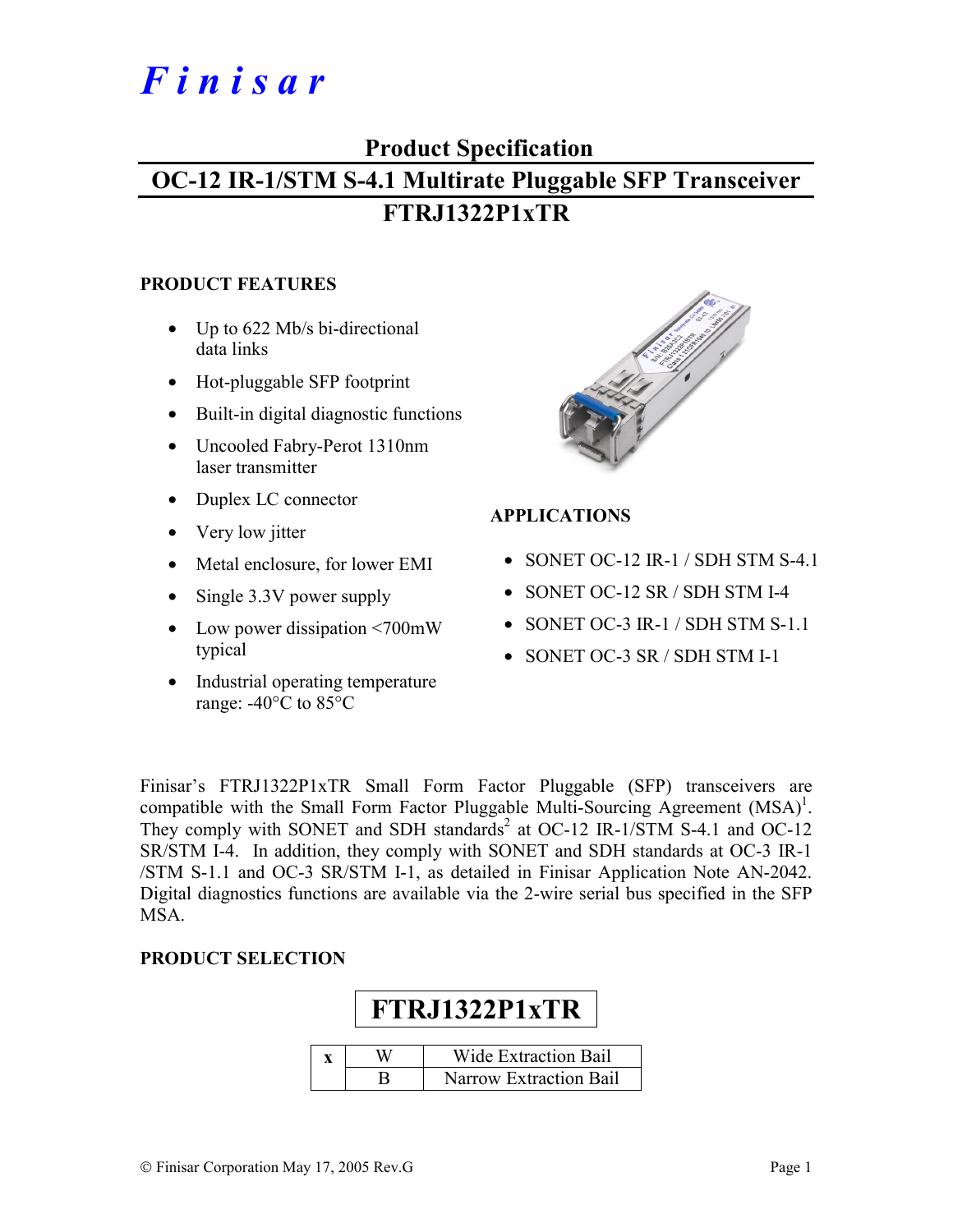| Pin            | <b>Symbol</b>   | <b>Name/Description</b>                                        | Ref.           |
|----------------|-----------------|----------------------------------------------------------------|----------------|
|                | $\rm V_{EET}$   | Transmitter Ground (Common with Receiver Ground)               |                |
| $\overline{2}$ | $T_{\rm FAULT}$ | Transmitter Fault. Not supported.                              |                |
| 3              | $T_{\rm DIS}$   | Transmitter Disable. Laser output disabled on high or open.    | $\overline{c}$ |
| $\overline{4}$ | $MOD$ DEF $(2)$ | Module Definition 2. Data line for Serial ID.                  | 3              |
| 5              | $MOD$ DEF $(1)$ | Module Definition 1. Clock line for Serial ID.                 | 3              |
| 6              | $MOD$ $DEF(0)$  | Module Definition 0. Grounded within the module.               | 3              |
| 7              | Rate Select     | No connection required                                         | 4              |
| 8              | LOS             | Loss of Signal indication. Logic 0 indicates normal operation. | 5              |
| 9              | $\rm V_{EER}$   | Receiver Ground (Common with Transmitter Ground)               |                |
| 10             | $\rm V_{EER}$   | Receiver Ground (Common with Transmitter Ground)               |                |
| 11             | $\rm V_{EER}$   | Receiver Ground (Common with Transmitter Ground)               |                |
| 12             | RD-             | Receiver Inverted DATA out. AC Coupled.                        |                |
| 13             | $RD+$           | Receiver Non-inverted DATA out. AC Coupled.                    |                |
| 14             | $\rm V_{EER}$   | Receiver Ground (Common with Transmitter Ground)               |                |
| 15             | $V_{CCR}$       | Receiver Power Supply                                          |                |
| 16             | $V_{CCL}$       | <b>Transmitter Power Supply</b>                                |                |
| 17             | $V_{EET}$       | Transmitter Ground (Common with Receiver Ground)               |                |
| 18             | $TD+$           | Transmitter Non-Inverted DATA in. AC Coupled.                  |                |
| 19             | TD-             | Transmitter Inverted DATA in. AC Coupled.                      |                |
| 20             | $V_{EET}$       | Transmitter Ground (Common with Receiver Ground)               |                |

#### **I. Pin Descriptions**

Notes:

- 1. Circuit ground is internally isolated from chassis ground.
- 2. Laser output disabled on  $T_{DIS} > 2.0V$  or open, enabled on  $T_{DIS} < 0.8V$ .
- 3. Should be pulled up with 4.7k 10kohms on host board to a voltage between 2.0V and 3.5V. MOD  $DEF(0)$  pulls line low to indicate module is plugged in.
- 4. Finisar FTRJ1322xxxxx transceivers operate without active control.
- 5. LOS is open collector output. Should be pulled up with 4.7k 10kohms on host board to a voltage between 2.0V and 3.5V. Logic 0 indicates normal operation; logic 1 indicates loss of signal.



**Pinout of Connector Block on Host Board**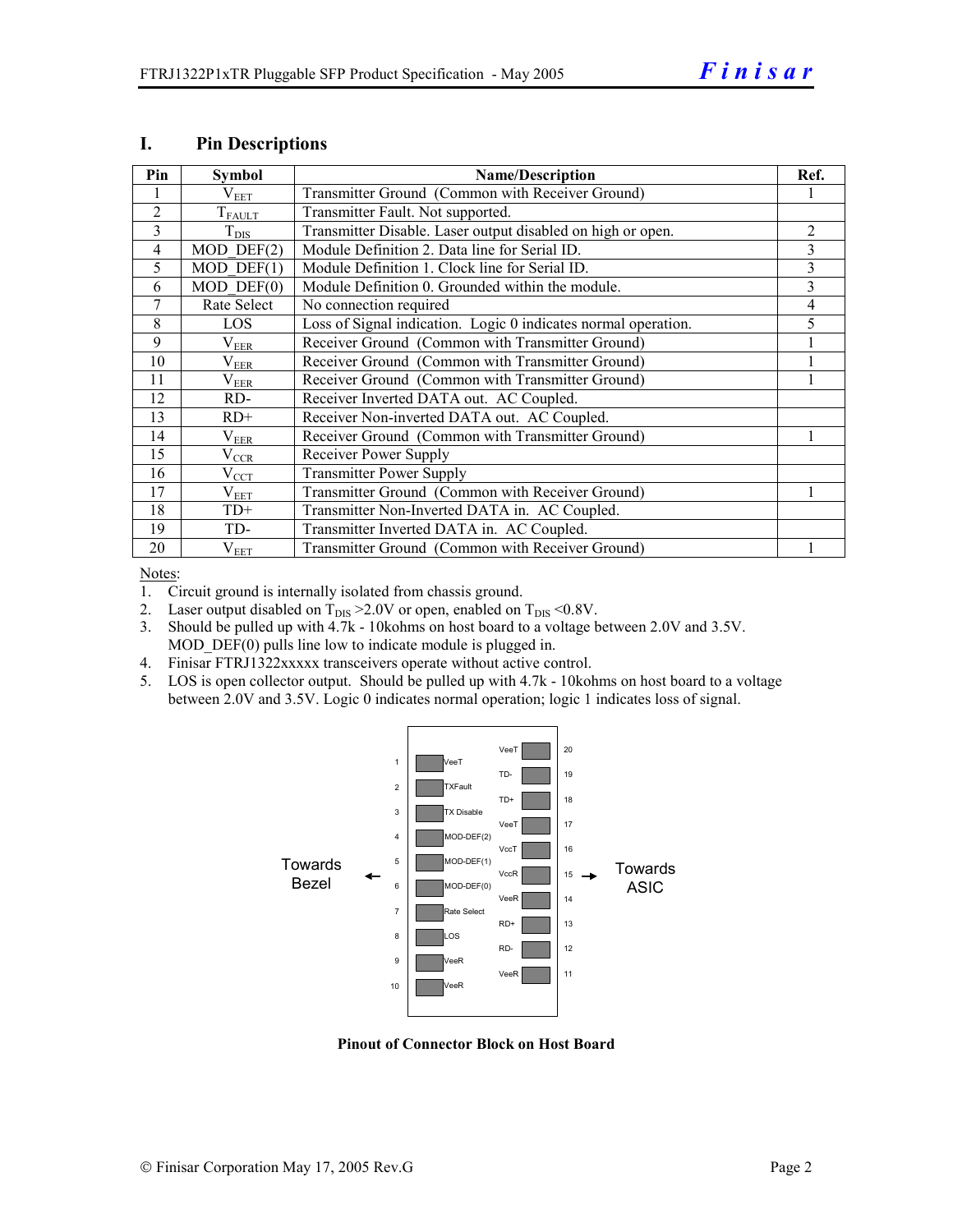### **II. Absolute Maximum Ratings**

| <b>Parameter</b>                  | <b>Symbol</b> | Min    | Tvp | Max | Unit          | Ref. |
|-----------------------------------|---------------|--------|-----|-----|---------------|------|
| Maximum Supply Voltage            | Vcc           | $-0.5$ |     |     |               |      |
| Storage Temperature               |               | $-40$  |     | 100 | $\circ$       |      |
| <b>Case Operating Temperature</b> | m<br>OP.      | $-40$  |     |     | $\sim$        |      |
| <b>Relative Humidity</b>          | RH            |        |     |     | $\frac{0}{0}$ |      |

#### **III.** Electrical Characteristics ( $T_{OP}$  = -40 to 85 °C,  $V_{CC}$  = 3.10 to 3.50 Volts)

| <b>Parameter</b>                    | <b>Symbol</b>          | Min         | <b>Typ</b> | Max          | Unit    | Ref.           |
|-------------------------------------|------------------------|-------------|------------|--------------|---------|----------------|
| <b>Supply Voltage</b>               | Vcc                    | 3.10        |            | 3.50         | V       |                |
| <b>Supply Current</b>               | Icc                    |             | 165        | 300          | mA      |                |
| <b>Transmitter</b>                  |                        |             |            |              |         |                |
| Input differential impedance        | $R_{in}$               |             | 100        |              | Ω       | $\overline{2}$ |
| Single ended data input swing       | Vin, pp                | 250         |            | 1200         | mV      |                |
| Transmit Disable Voltage            | $\rm V_{D}$            | $Vec-1.3$   |            | Vcc          | V       |                |
| Transmit Enable Voltage             | $\rm V_{EN}$           | Vee         |            | $Vee+0.8$    | V       | 3              |
| <b>Transmit Disable Assert Time</b> |                        |             |            | 10           | $\mu$ s |                |
| Receiver                            |                        |             |            |              |         |                |
| Single ended data output swing      | Vout, pp.              | 300         | 400        | 800          | mV      | $\overline{4}$ |
| Data rise/fall time $\omega$ OC-12  | t,                     |             | 150        | 300          | ps      | 5              |
| <b>LOS</b> Fault                    | $V_{\text{LOS}}$ fault | $Vec - 0.5$ |            | $Vec_{HOST}$ | V       | 6              |
| <b>LOS Normal</b>                   | $V_{LOS\,norm}$        | Vee         |            | $Vee+0.5$    | V       | 6              |
| Power Supply Rejection              | <b>PSR</b>             | 100         |            |              | mVpp    | 7              |

Notes:

- 1. Non condensing.
- 2. AC coupled.
- 3. Or open circuit.
- 4. Into 100 ohm differential termination.
- 5.  $20 80 \%$
- 6. Loss Of Signal is LVTTL. Logic 0 indicates normal operation; logic 1 indicates no signal detected.
- 7. All transceiver specifications are compliant with a power supply sinusoidal modulation of 20 Hz to 1.5 MHz up to specified value applied through the power supply filtering network shown on page 23 of the Small Form-factor Pluggable (SFP) Transceiver MultiSource Agreement (MSA), September 14, 2000.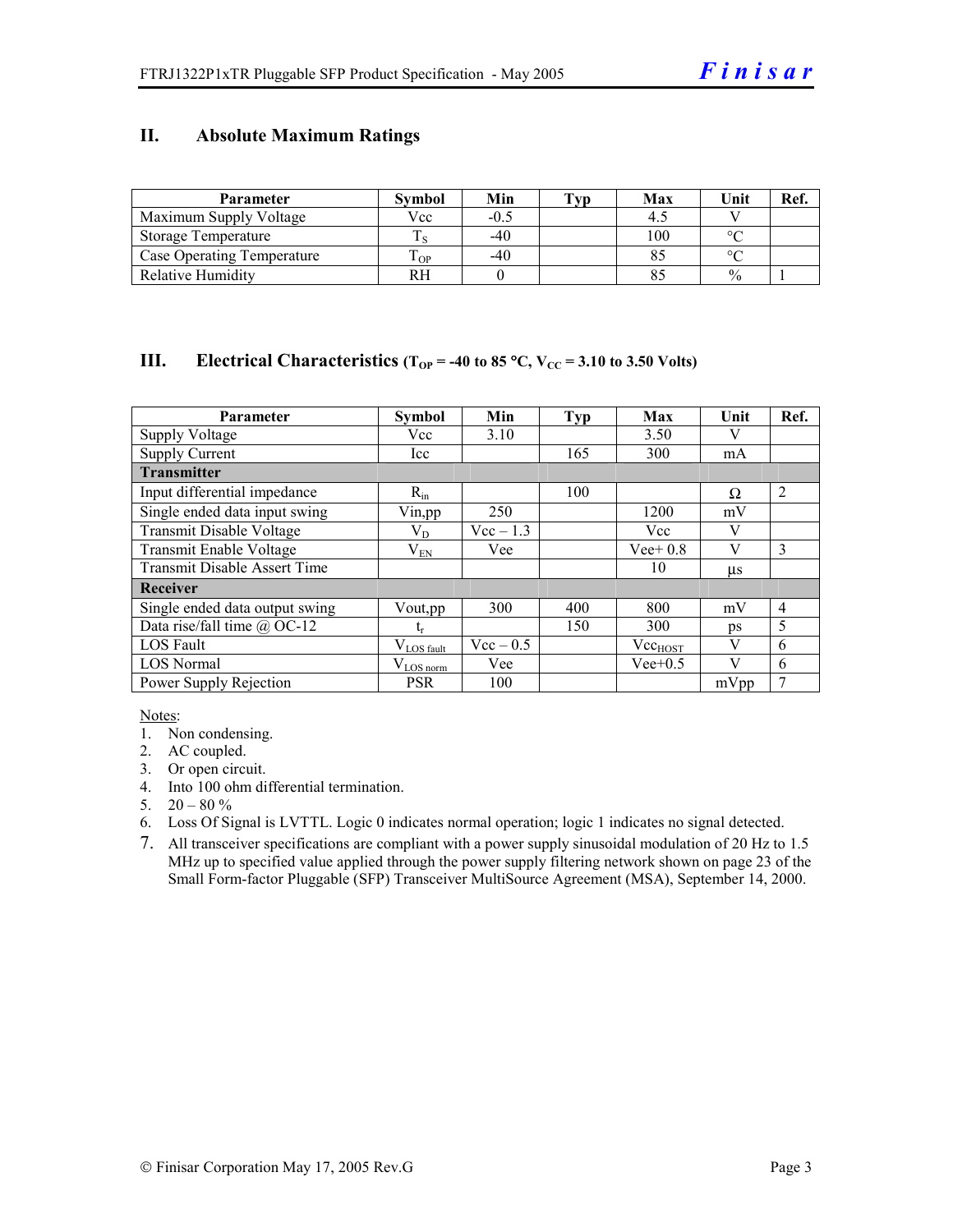| <b>Parameter</b>                 | Symbol                  | Min   | <b>Typ</b> | Max    | Unit            | Ref.           |
|----------------------------------|-------------------------|-------|------------|--------|-----------------|----------------|
| <b>Transmitter</b>               |                         |       |            |        |                 |                |
| Output Opt. Pwr: 9/125 SMF       | $P_{OUT}$               | $-15$ |            | -8     | dBm             | 1              |
| Optical Wavelength               | λ                       | 1274  |            | 1356   | nm              |                |
| Spectral Width                   | $\sigma$                |       |            | 2.5    | nm              |                |
| <b>Optical Extinction Ratio</b>  | ER                      | 8.2   |            |        | dB              |                |
| Optical Rise/Fall Time $@$ OC-12 | $t_{\rm r} / t_{\rm f}$ |       |            | 300    | $\n  DS\n$      | $\overline{2}$ |
| <b>Relative Intensity Noise</b>  | <b>RIN</b>              |       |            | $-120$ | dB/Hz           |                |
| Generated Jitter (peak to peak)  | $J_{TX}p-p$             |       |            | 0.07   | UI              | 3              |
| Generated Jitter (rms)           | $J_{TX}$ rms            |       |            | 0.007  | UI              | 3              |
| Mask Margin                      |                         |       | 20%        |        |                 |                |
| Receiver                         |                         |       |            |        |                 |                |
| Average Rx Sensitivity @ OC-12   | $R_{SENS1}$             | $-28$ |            | $-8$   | dBm             | $\overline{4}$ |
| Average Rx Sensitivity @ OC-3    | $R_{\rm SENS2}$         | $-28$ |            | -8     | d <sub>Bm</sub> | $\overline{4}$ |
| <b>Optical Center Wavelength</b> | $\lambda_{\rm C}$       | 1260  |            | 1600   | nm              |                |
| <b>LOS De-Assert</b>             | LOS <sub>D</sub>        |       |            | $-28$  | d <sub>Bm</sub> |                |
| <b>LOS Assert</b>                | LOS <sub>A</sub>        | $-45$ |            |        | d <sub>Bm</sub> |                |
| LOS Hysteresis                   |                         | 0.5   |            |        | dB              | 5              |

## **IV.** Optical Characteristics ( $T_{OP}$  = -40 to 85 °C,  $V_{CC}$  = 3.10 to 3.50 Volts)

Notes:

1. Class 1 Laser Safety per FDA/CDRH and EN (IEC) 60825 regulations.

2. Unfiltered, 20-80%

3. Jitter measurements taken using Agilent OMNIBERT 718 in accordance with GR-253.

4. With worst-case extinction ratio. Measured with a PRBS  $2^{23}$ -1 test pattern.

5. At 622 Mb/s only.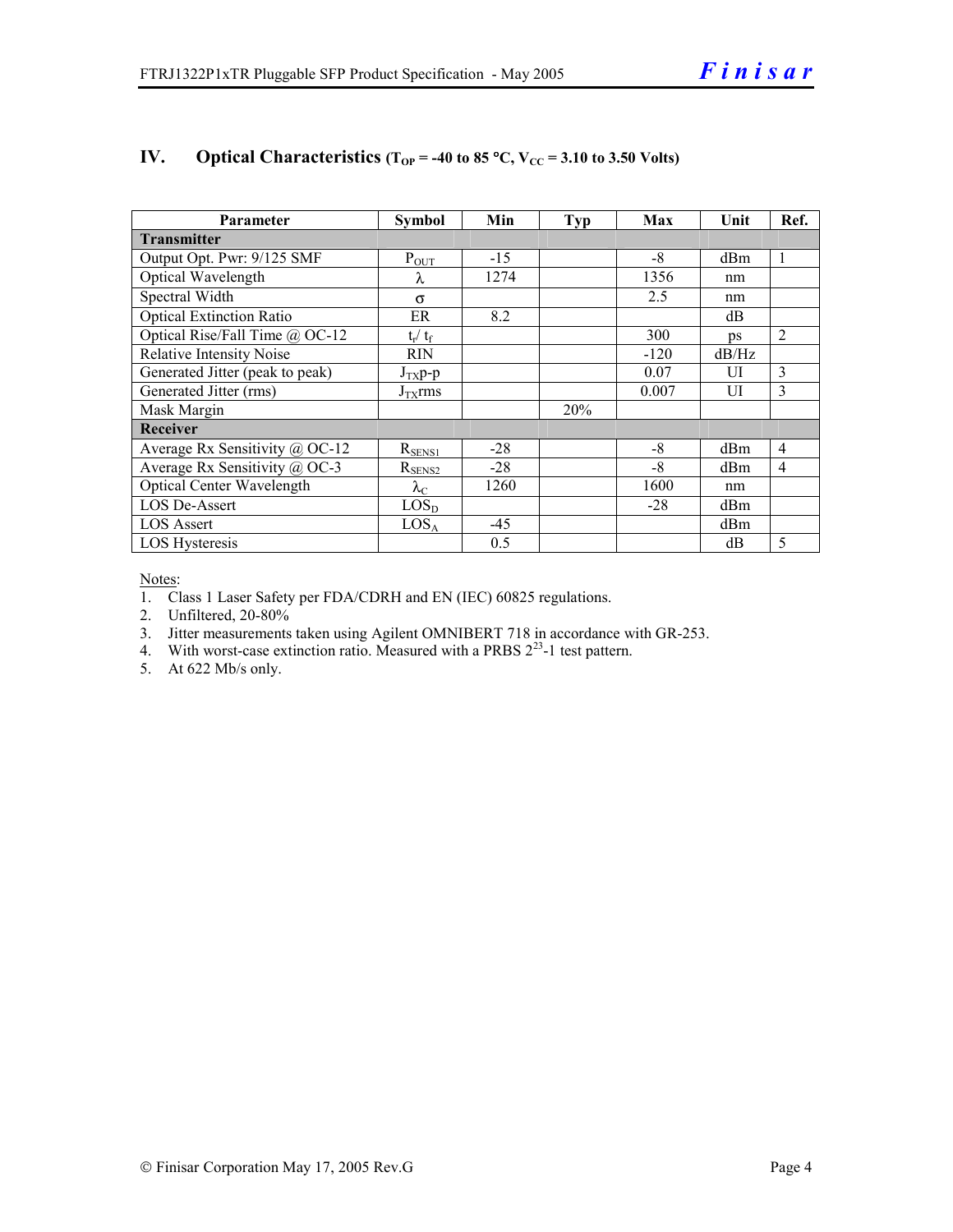# **V. General Specifications**

| Parameter                                                  | <b>Symbol</b> | Min | Typ | Max        | Units  | Ref. |
|------------------------------------------------------------|---------------|-----|-----|------------|--------|------|
| Data Rate                                                  | <b>BR</b>     | 155 |     | 622        | Mb/sec |      |
| <b>Bit Error Rate</b>                                      | <b>BER</b>    |     |     | $10^{-12}$ |        |      |
| Max. Supported Link Length on<br>$9/125 \mu m$ SMF @ OC-12 | $L_{MAX4}$    |     |     |            | km     |      |

Notes:

- 1. Compliant with SONET and SDH standards at OC-12 IR-1/STM S-4.1 and OC-12 SR/STM I-4. In addition, they comply with SONET and SDH standards at OC-3 IR-1 /STM S-1.1 and OC-3 SR/STM I-1, as detailed in Finisar Application Note AN-2042.
- 2. Tested with a PRBS  $2^{23}$ -1 test pattern.
- 3. Attenuation of 0.55 dB/km is used for the link length calculations (per GR-253 CORE). Distances are indicative only. Please refer to the Optical Specifications in Table IV to calculate a more accurate link budget based on specific conditions in your application.

#### **VI. Environmental Specifications**

Finisar 1310nm SFP transceivers have an industrial operating temperature range from  $-40^{\circ}$ C to  $+85^{\circ}$ C case temperature.

| Parameter                  | Svmbol            | Min | $\mathbf{T}_{\mathbf{V}\mathbf{p}}$ | Max | <b>Units</b> | Ref. |
|----------------------------|-------------------|-----|-------------------------------------|-----|--------------|------|
| Case Operating Temperature | $\mathbf{1}_{OD}$ | -40 |                                     |     | $\sim$       |      |
| Storage Temperature        | $\pm$ sto         | -40 |                                     | 100 | $\sim$       |      |

## **VII. Regulatory Compliance**

Finisar transceivers are Class 1 Laser Products and comply with US FDA regulations. These products are certified by TÜV and CSA to meet the Class 1 eye safety requirements of EN (IEC) 60825 and the electrical safety requirements of EN (IEC) 60950. Copies of certificates are available at Finisar Corporation upon request.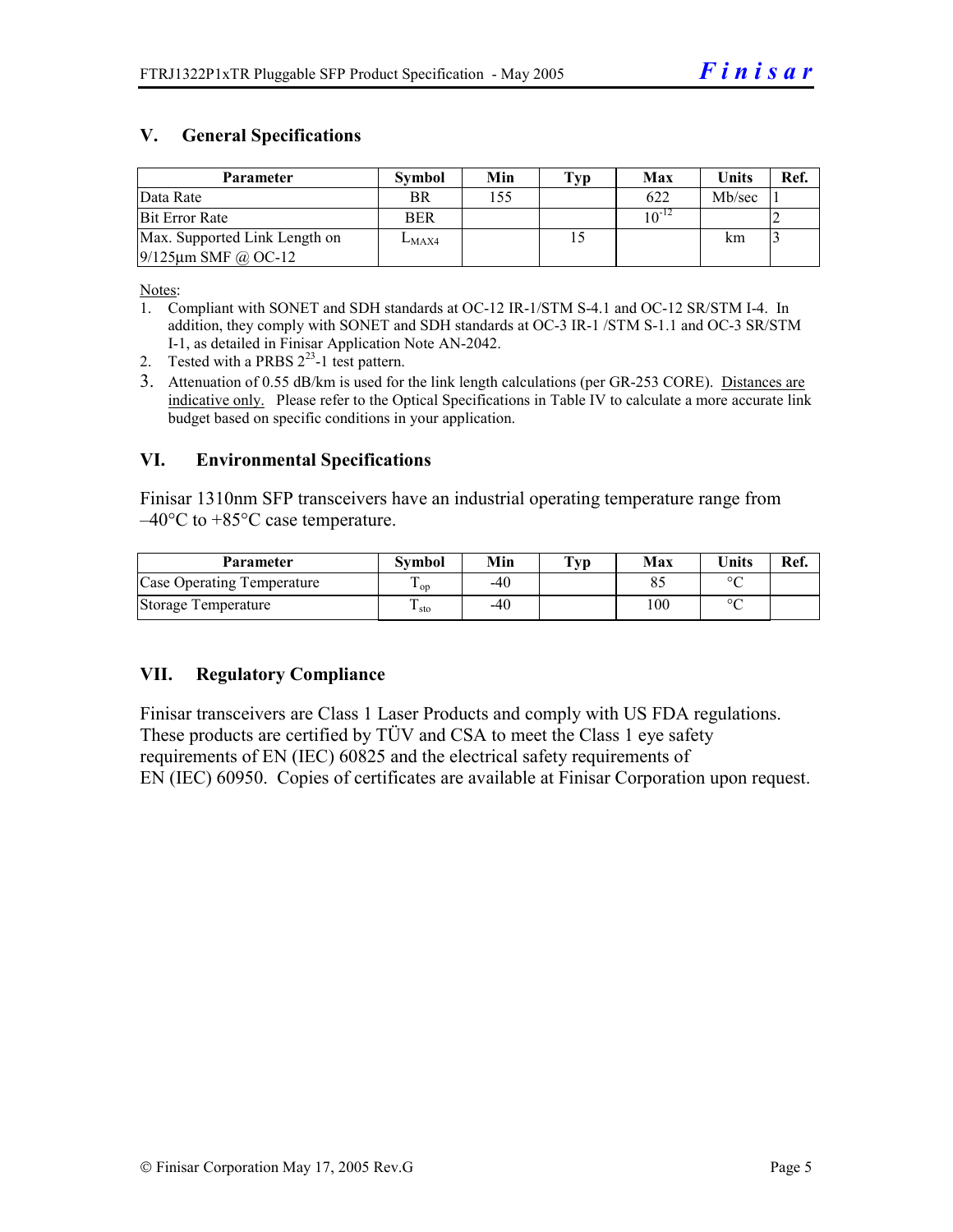# **VIII. Digital Diagnostic Functions**

Finisar FTRJ1322P1xTR SFP transceivers support the 2-wire serial communication protocol as defined in the SFP MSA<sup>1</sup>. It is very closely related to the  $E^2$ PROM defined in the GBIC standard, with the same electrical specifications.

The standard SFP serial ID provides access to identification information that describes the transceiver's capabilities, standard interfaces, manufacturer, and other information.

Additionally, Finisar SFP transceivers provide a unique enhanced digital diagnostic monitoring interface, which allows real-time access to device operating parameters such as transceiver temperature, laser bias current, transmitted optical power, received optical power and transceiver supply voltage. It also defines a sophisticated system of alarm and warning flags, which alerts end-users when particular operating parameters are outside of a factory-set normal range.

The SFP MSA defines a 256-byte memory map in  $E^2$ PROM that is accessible over a 2-wire serial interface at the 8 bit address 1010000X (A0h). The digital diagnostic monitoring interface makes use of the 8 bit address 1010001X (A2h), so the originally defined serial ID memory map remains unchanged. The interface is identical to, and is thus fully backward compatible with both the GBIC Specification and the SFP Multi Source Agreement. The complete interface is described in Finisar Application Note AN-2030: "Digital Diagnostics Monitoring Interface for SFP Optical Transceivers".

The operating and diagnostics information is monitored and reported by a Digital Diagnostics Transceiver Controller (DDTC) inside the transceiver, which is accessed through a 2-wire serial interface. When the serial protocol is activated, the serial clock signal (SCL, Mod Def 1) is generated by the host. The positive edge clocks data into the  $SFP$  transceiver into those segments of the  $E^2$ PROM that are not write-protected. The negative edge clocks data from the SFP transceiver. The serial data signal (SDA, Mod Def 2) is bi-directional for serial data transfer. The host uses SDA in conjunction with SCL to mark the start and end of serial protocol activation. The memories are organized as a series of 8-bit data words that can be addressed individually or sequentially.

For more information, please see the SFP MSA documentation<sup>1</sup> or Finisar Application Note AN-2030.

Digital diagnostics for the FTRJ1322P1xTR are externally calibrated by default.

Please note that evaluation board FDB-1018 is available with Finisar ModDEMO software that allows simple to use communication over the 2-wire serial interface.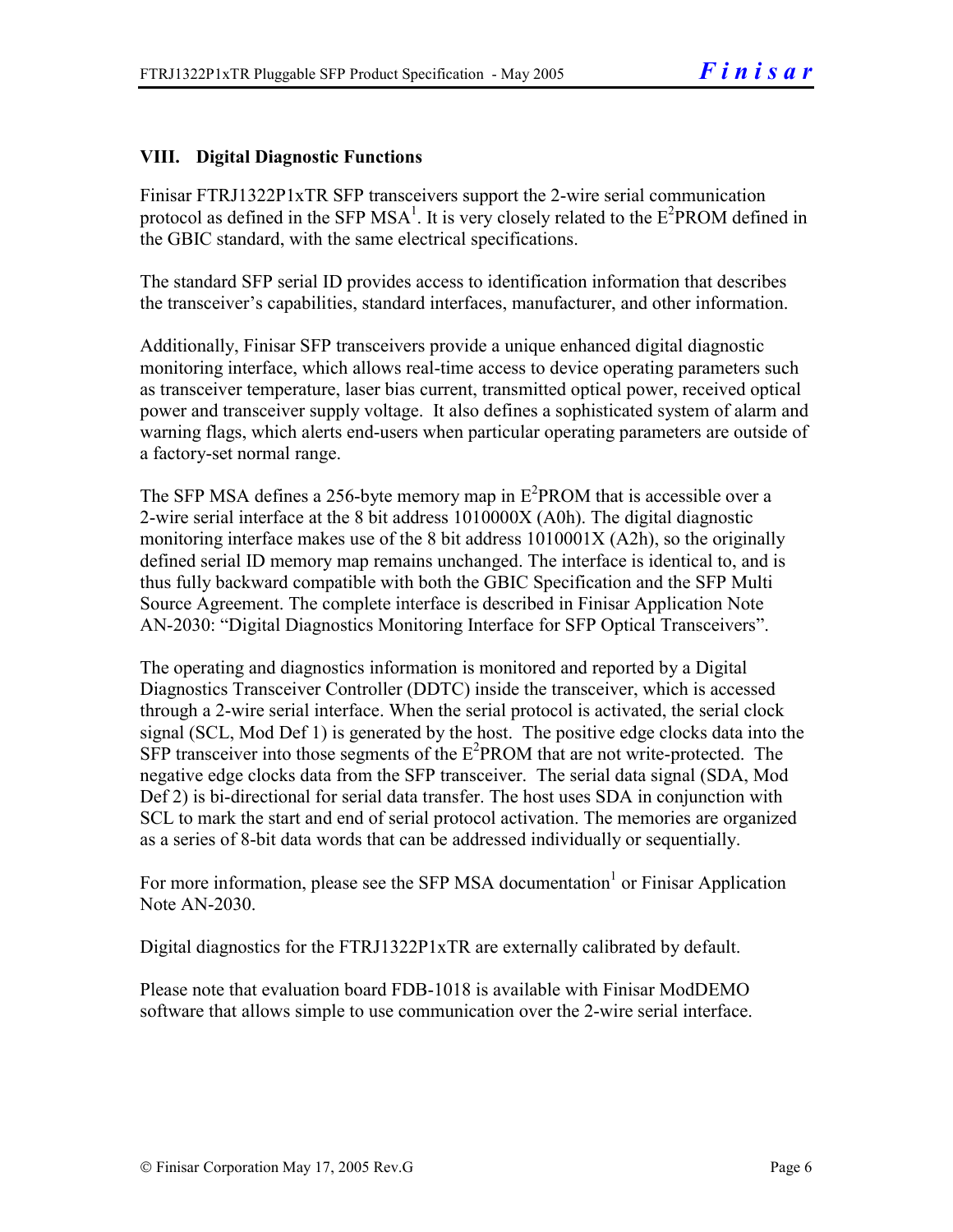# **IX. Mechanical Specifications**

Finisar's Small Form Factor Pluggable (SFP) transceivers are compatible with the dimensions defined by the SFP Multi-Sourcing Agreement (MSA)<sup>3</sup>.



# **FTRJ1322P1BTR**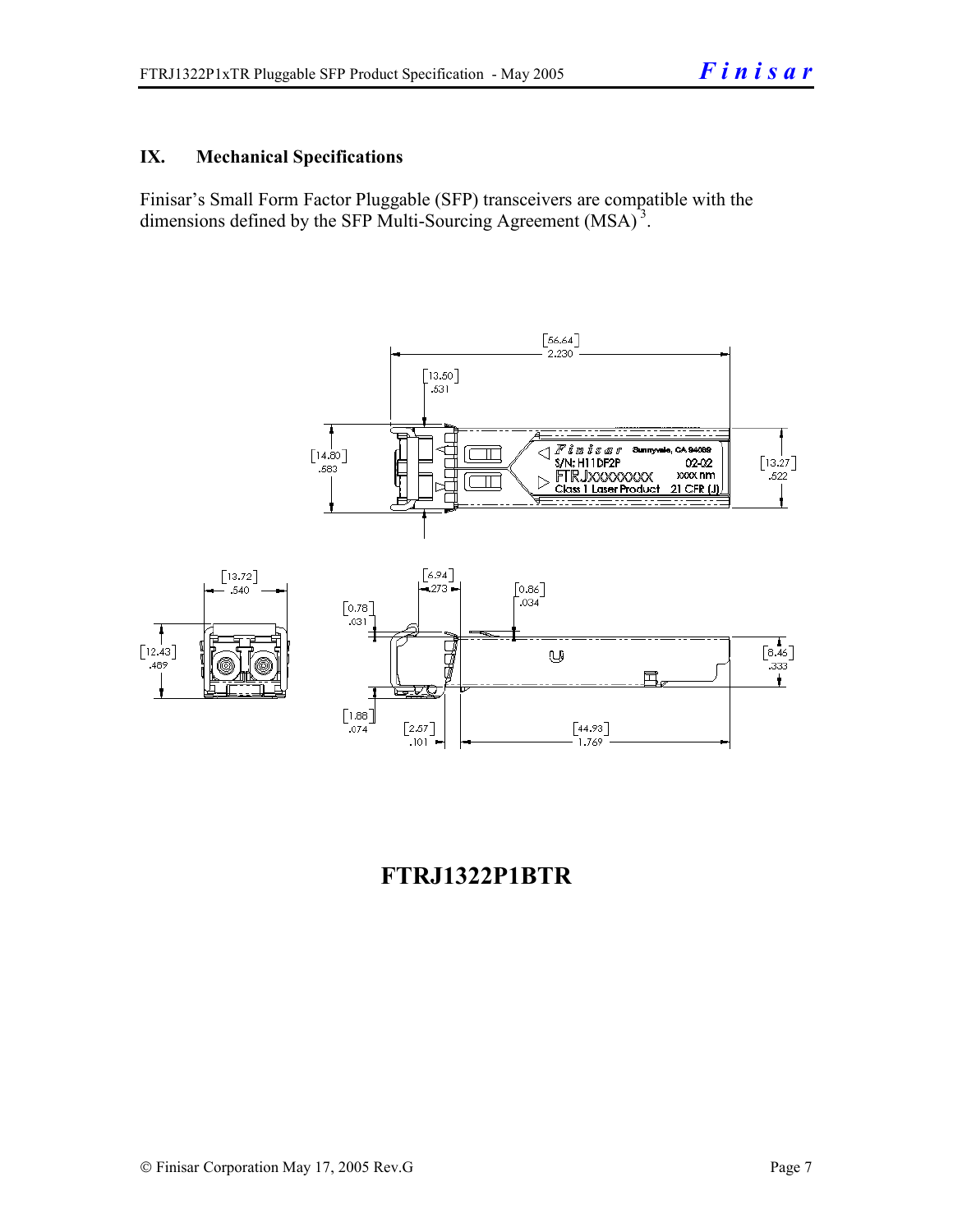



# **FTRJ1322P1WTR**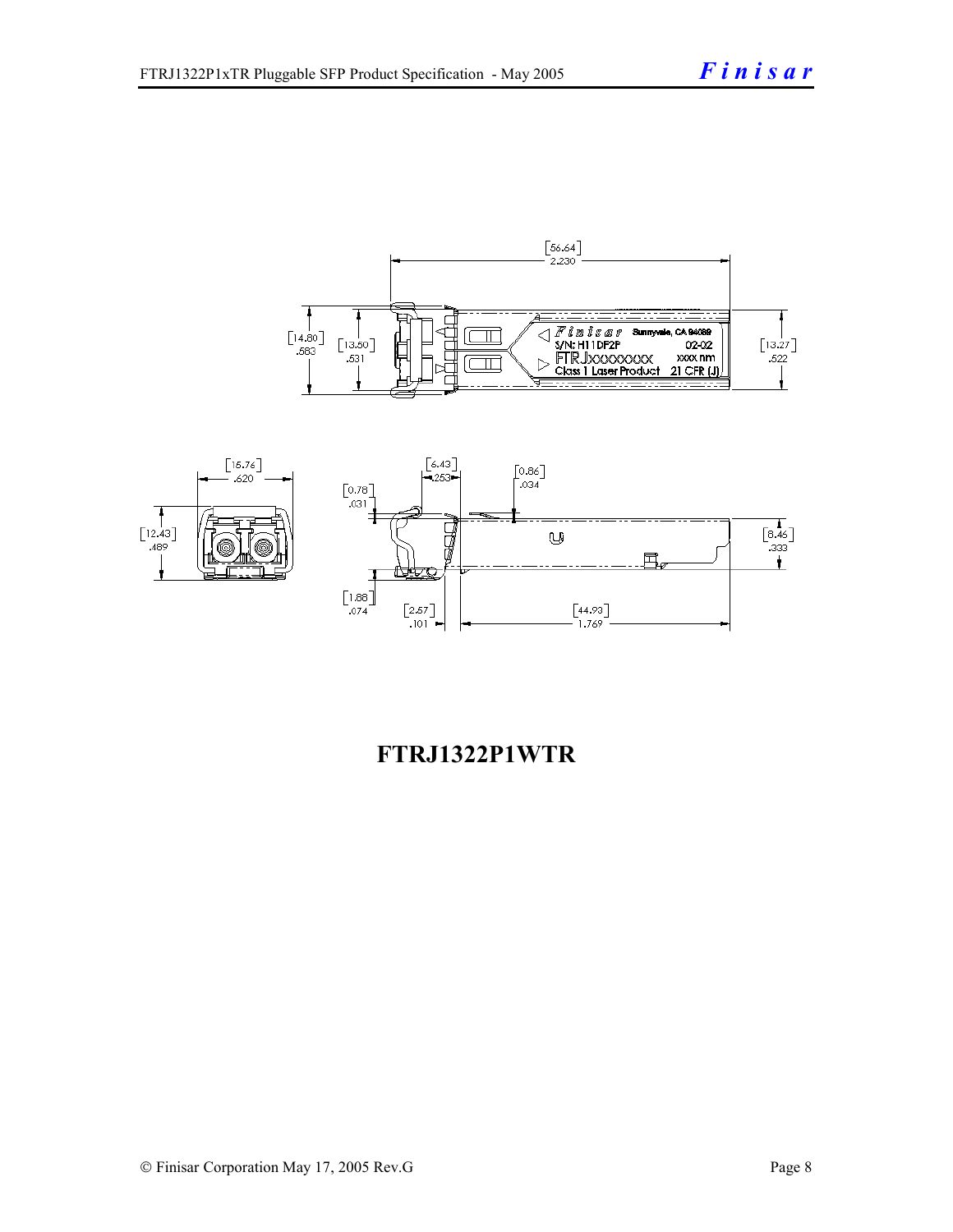# **X. PCB Layout and Bezel Recommendations**

 $\hat{\triangle}$ Through Holes are Unplated  $\Delta$ atum and Basic Dimension Established by Customer  $\triangle$ Rads and Vias are Chassis Ground, 11 Places

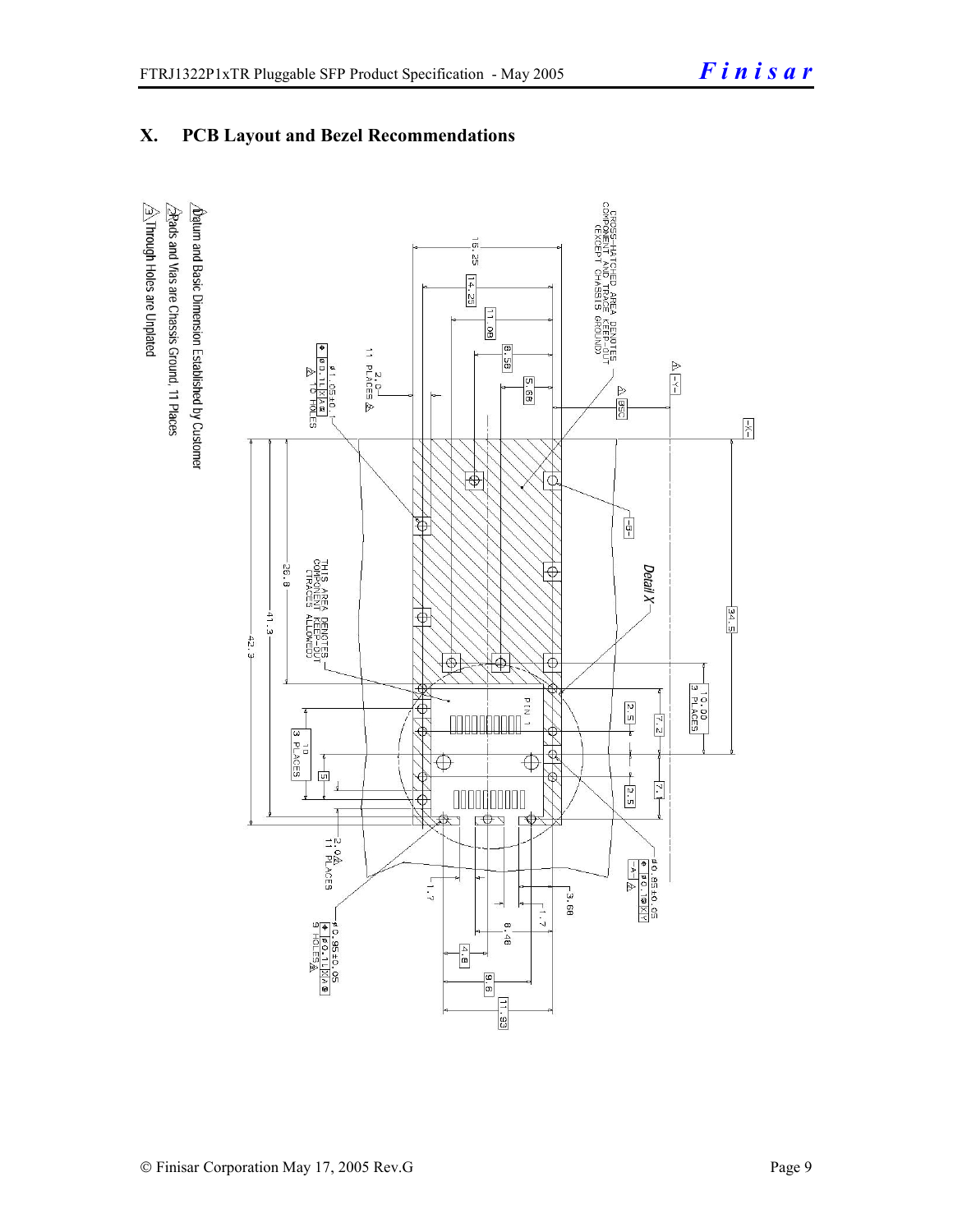

NOTES:

- $\triangle$  MINIMUM PITCH ILLUSTRATED, ENGLISH DIMENSIONS ARE FOR REFERENCE ONLY
- 2. NOT RECOMMENDED FOR PCI EXPANSION CARD APPLICATIONS